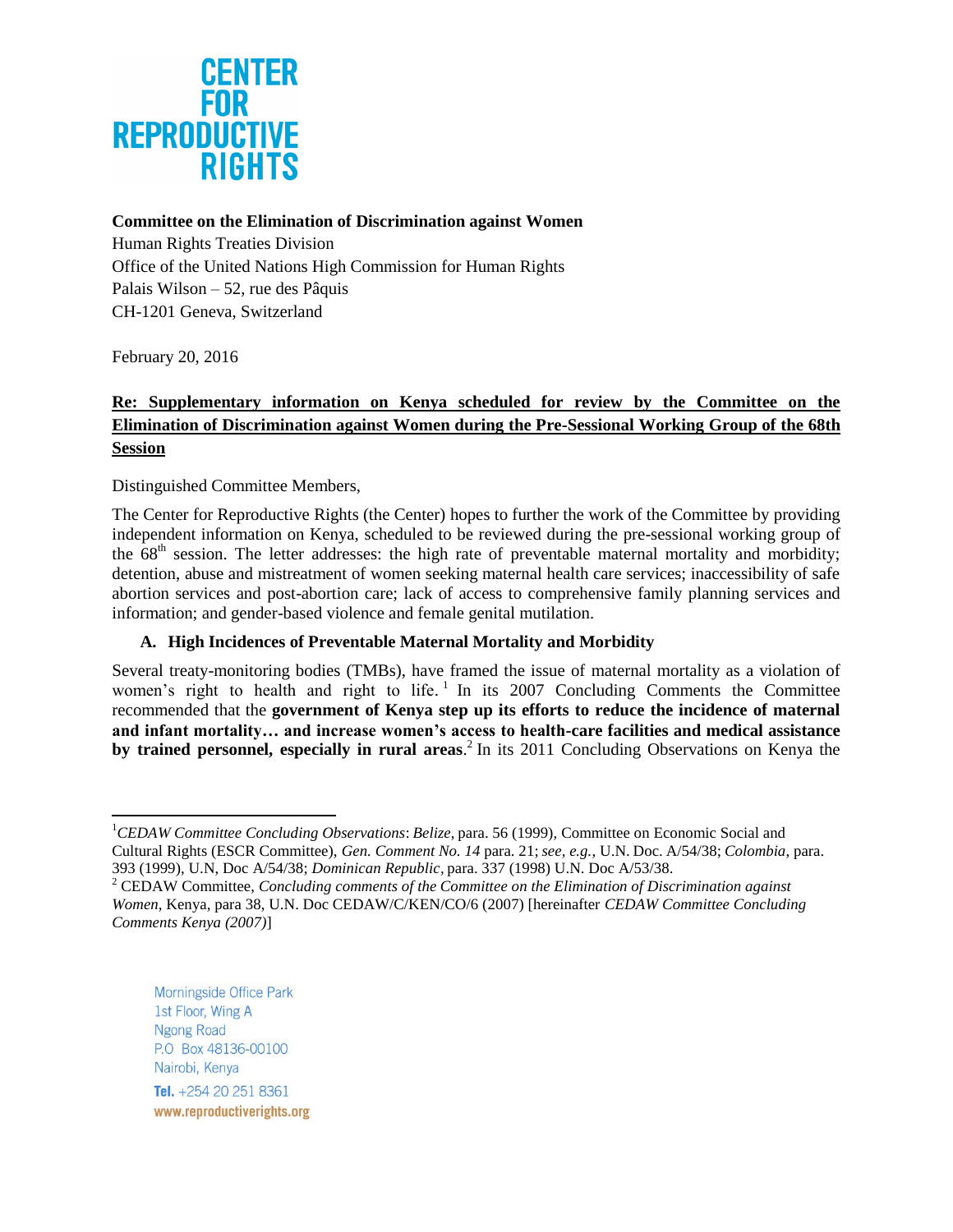Committee expressed its concern about the increasing maternal mortality rate.<sup>3</sup> Addressing this recommendation in its most recent report to the Committee the government of Kenya highlights: the 2013 introduction of free maternity services in all public facilities, funding dedicated to the free maternal health-care programme, free access to health centres and dispensaries, recruitment of community nurses and health workers, and the Beyond Zero Campaign. 4

Despite these efforts Kenya's maternal mortality rate (MMR) remains high. The World Health Organization's (WHO) 2015 report found that MMR had only decreased by 1.2% per year since 1990.<sup>5</sup> According to the same report, 510 Kenyan women and girls die per every 100,000 live births,<sup>6</sup> which is an increase from the MMR of 400 deaths per 100,000 live births documented in the 2013 version of the same WHO report.<sup>7</sup>

Part of this increasing trend can be attributed to the significant challenges low-income women, women with lower levels of education, and those in rural areas, encounter in accessing quality maternal health care services. According to the 2014 Kenya Demographic Health Survey summary report (2014 KDHS), only 58% of pregnant women attended the WHO recommended four or more antenatal care visits.<sup>8</sup> A woman's geographic location has a significant impact on her access to antenatal care: 68% of women living in urban areas are more likely to attend four or more antenatal care visits compared to 51% of those living in rural areas.<sup>9</sup> Women with higher education and those in a higher wealth quintile area are also more likely to attend the recommended antenatal care visits than their counterparts.<sup>10</sup>

Although free maternity services were introduced in 2013 through a Presidential Directive, implementation of the directive remains a challenge. Women continue to face challenges in obtaining quality delivery care; access to skilled providers during delivery is markedly worse for lower income, less educated, and rural women.<sup>11</sup> The 2014 KDHS notes that only about 50% of rural women versus 82% of urban women obtain delivery assistance from a skilled provider such as a doctor, nurse, or midwife.<sup>12</sup> Similarly, only 30% of women in the lowest wealth quintile delivered in a health facility compared to 93% of women in the highest wealth quintile.<sup>13</sup> Further, while the WHO recommends postnatal care

<sup>3</sup> CEDAW Committee, *Concluding observations of the Committee on the Elimination of Discrimination against*  Women *Kenya*, para. 37<sup>3</sup>, U.N. Doc. CEDAW/C/Ken/CO/7 (2011). [hereinafter CEDAW Committee, *Concluding Observations,* Kenya (2011)]

<sup>4</sup> CEDAW Committee, *Consideration of reports submitted by States parties under article 18 of the Convention: Eighth periodic report of States parties due in 2015: Kenya, para, 52, 53 U.N. Doc. CEDAW/C/KEN/8 (2016)* [hereinafter Kenya Periodic Report 2016]

 $^5$  World Health Organization (WHO) et al., Trends in Maternal Mortality: 1990 to 2015 Annex 19 (2015) *available at* http://apps.who.int/iris/bitstream/10665/194254/1/9789241565141\_eng.pdf [hereinafter WHO, TRENDS IN MATERNAL MORTALITY]..

<sup>&</sup>lt;sup>6</sup> *Id.*, The 2008–2009 Kenya Demographic Health Survey (KDHS) reported an even higher maternal mortality ratio (MMR) at 488 deaths per 100,000 live births. KENYA NATIONAL BUREAU OF STATISTICS, KENYA DEMOGRAPHIC AND HEALTH SURVEY 2008–09 273 (2010), *available at* http://dhsprogram.com/pubs/pdf/FR229/FR229.pdf [hereinafter KDHS 2008–09].

*See* WHO ET AL., TRENDS IN MATERNAL MORTALITY: 1990 TO 2015, *supra* note 5, at 33.

<sup>8</sup> *See id.* at 23, 24 tbl.3.13 (2015); *see also* WORLD HEALTH ORGANIZATION, *Antenatal Care (at least 4 visits)* (2015), http://www.who.int/gho/urban\_health/services/antenatal\_care\_text/en/ (last visited February 6, 2017).

<sup>9</sup> *See* KENYA NATIONAL BUREAU OF STATISTICS, KENYA DEMOGRAPHIC AND HEALTH SURVEY: KEY INDICATORS 23 (2015) [hereinafter KDHS 2014 SUMMARY], at 23, *available at* https://dhsprogram.com/pubs/pdf/fr308/fr308.pdf

<sup>10</sup> *Id.*

<sup>11</sup> *See* KDHS 2014 SUMMARY, *supra* note 9, at 24, tbl.3.13 & 25, tbl.3.14.

 $^{12}$  *Id.* 

<sup>13</sup> *Id.*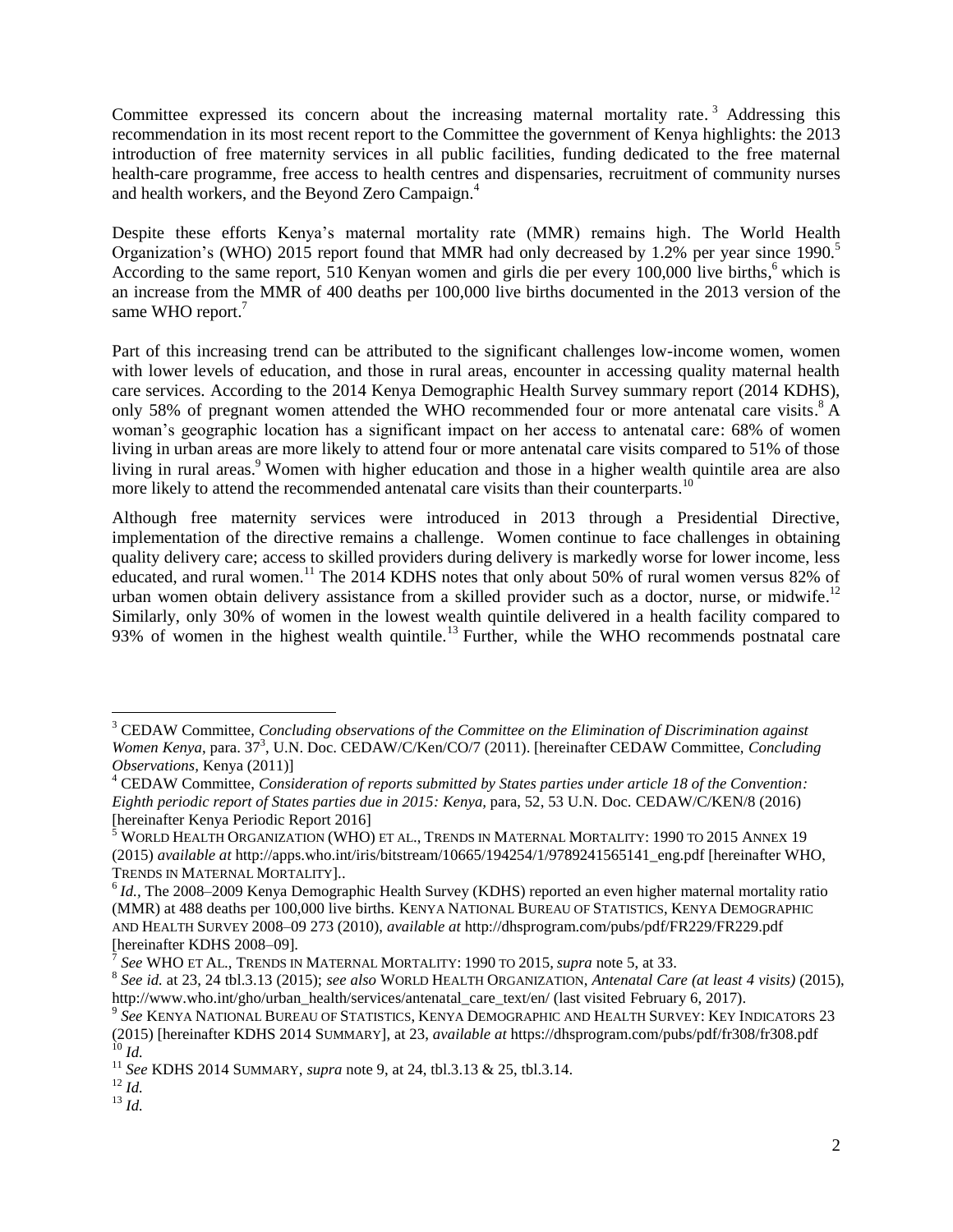starting an hour after giving birth for the first 24 hours in order to check for complications,<sup>14</sup> only 51% of women receive a postnatal checkup within two days of giving birth.<sup>15</sup>

In January 2014, the First Lady of Kenya spearheaded the Beyond Zero Campaign to raise awareness about the link between good health and a strong nation, specifically demonstrating the importance of maternal, newborn, and children's health.<sup>16</sup> The Campaign has delivered forty-seven mobile clinics since its inception. <sup>17</sup> However, as the First Lady has stated, "[the] initiative alone cannot bring about success. Success requires all actors in the health sector especially county governments to expand this program to every corner" of Kenya.<sup>18</sup> The increasing MMR shows that the government needs to scale up its efforts to ensure all pregnant women have access to comprehensive maternal health services.

#### *Detention, abuse and neglect of women seeking maternal health services in health care facilities*

The Committee during its review of Kenya in 2011 recommended that the government, "strengthen its efforts to reduce the incidence of maternal mortality … and increase women's access to health-care facilities and medical assistance by trained personnel, especially in rural areas."<sup>19</sup> However, a fact finding report conducted by the Center and FIDA- Kenya, revealed that women who attend maternal health care services are frequently neglected and encounter systematic abuse from health care professionals and staff.<sup>20</sup>, Violations include abuse and detention has continued. For instance, at a focus group discussion which the Center and the Kenya Network of Grassroots Associations organized in 2012, 23 of the 26 women who participated in the discussion, stated that they were detained after giving birth for not paying their bills at Pumwani Maternity Hospital (Pumwani), which is the largest hospital in Kenya.<sup>21</sup> Most of the women were detained for durations of between two weeks and two months.<sup>22</sup> The majority of them also reported that they were not released until after someone paid the hospital fees on their behalf or advocacy groups intervened.<sup>23</sup> In its most recent Concluding Observations on Kenya, the Committee against Torture (CAT Committee) noted its concern about "the ongoing practice of post-delivery detention of women unable to pay their medical bills, including in private health facilities."<sup>24</sup> Most women who are detained are denied post-natal and other crucial medical care<sup>25</sup>

<sup>14</sup> *See* WHO, WHO RECOMMENDATIONS ON POSTNATAL CARE OF THE MOTHER AND NEWBORN 25 (2013), *available at* http://apps.who.int/iris/bitstream/10665/97603/1/9789241506649\_eng.pdf?ua=1

<sup>15</sup> *See* KDHS 2014 SUMMARY, *supra* note 9, at 27.

<sup>&</sup>lt;sup>16</sup> Beyond Zero: Inspiring Action. Changing Lives *available at* [www.beyondzero.or.ke](http://www.beyondzero.or.ke/) (last accessed December 14, 2015).

<sup>&</sup>lt;sup>17</sup> Nairobi gets 47th mobile clinic as phase one of Beyond Zero campaign ends, September 9, 2016 *available at* [http://www.the-star.co.ke/news/2016/09/09/nairobi-gets-47th-mobile-clinic-as-phase-one-of-beyond-zero](http://www.the-star.co.ke/news/2016/09/09/nairobi-gets-47th-mobile-clinic-as-phase-one-of-beyond-zero-campaign_c1418043)[campaign\\_c1418043](http://www.the-star.co.ke/news/2016/09/09/nairobi-gets-47th-mobile-clinic-as-phase-one-of-beyond-zero-campaign_c1418043) (last visited February 3, 2017).

<sup>18</sup> *Beyond Zero Campaign Delivers the 22nd Mobile Clinic in Kakamega*, April 9, 2015 *available at*  http://www.ke.undp.org/content/kenya/en/home/presscenter/articles/2015/beyond-zero-campaign-delivers-the-22ndmobile-clinic-in-kakamega.html.

<sup>19</sup> CEDAW Committee, *Concluding Observations,* Kenya (2011), para. 38 (b)

<sup>20</sup> *See* CENTER FOR REPRODUCTIVE RIGHTS & FIDA KENYA, FAILURE TO DELIVER: VIOLATIONS ON WOMEN'<sup>S</sup> HUMAN RIGHTS IN KENYAN HEALTH FACILITIES (2007), *available at*

http://reproductiverights.org/sites/crr.civicactions.net/files/documents/pub\_bo\_failuretodeliver.pdf [hereinafter FAILURE TO DELIVER].

<sup>&</sup>lt;sup>21</sup> Focus group discussion participant, in Nairobi, Kenya (Mar. 1, 2012) (on file with the Center for Reproductive Rights).

 $\overline{22}$   $\overline{Id}$ .  $\frac{23}{1}$ 

<sup>&</sup>lt;sup>24</sup> CAT Committee, *Concluding Observations: Kenya*, para. 27, U.N. Doc. CAT/C/KEN/CO/2 (2013).

<sup>25</sup> Focus group discussion, *supra* note 21.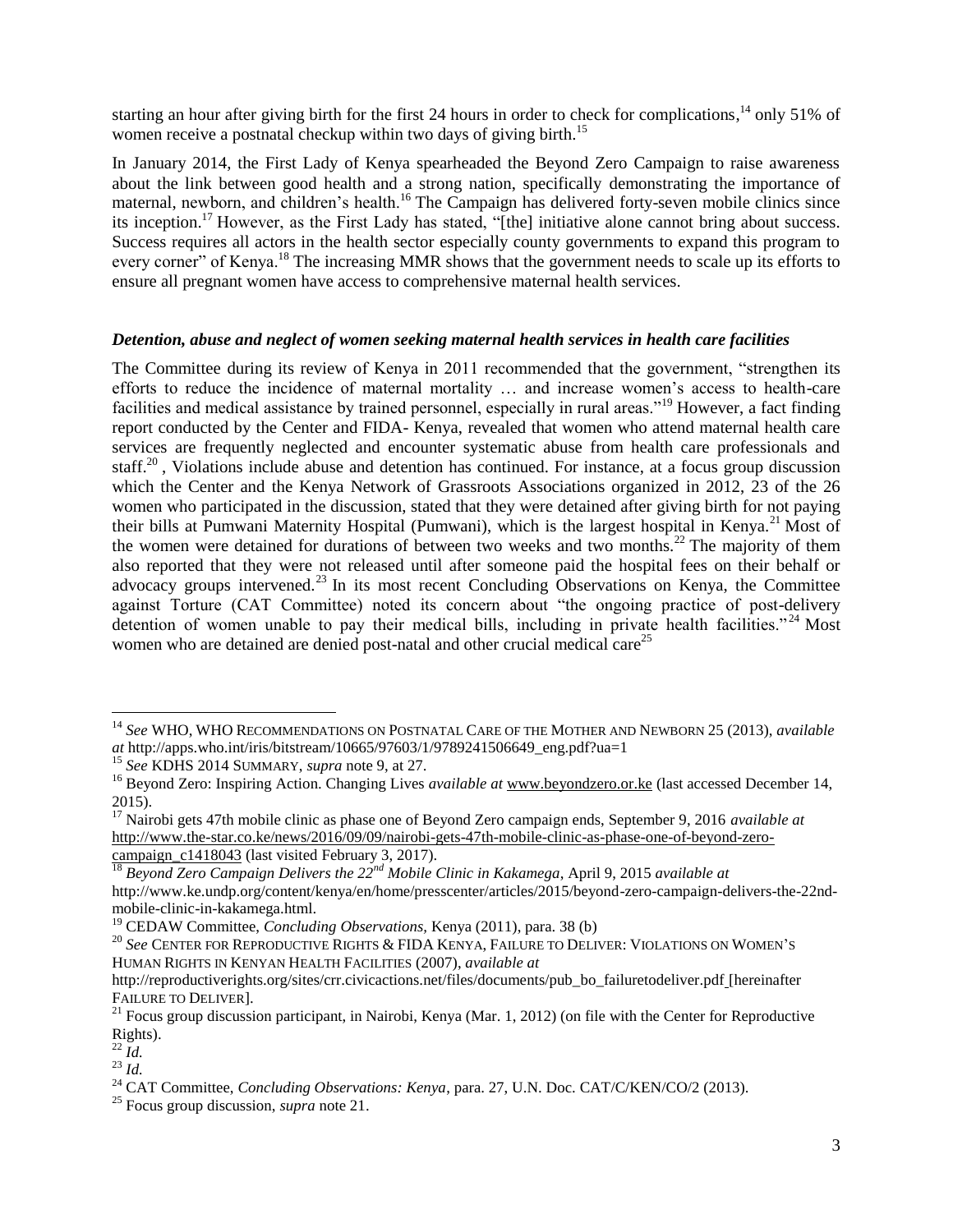In response to these egregious actions, the Center filed a case on behalf of two women in the High Court of Kenya in 2012 highlighting the abuse women face at health care facilities and seeking declaration that this treatment amounts to a violation of their human rights.<sup>26</sup> On September 17, 2015, the Court passed a decision and found that the rights of the petitioners, including their right to health, liberty and dignity, had been violated by the actions of the health care professionals at PMH and that they were discriminated against based on their socio-economic status. The court also ordered the government to pay monetary compensation to the petitioners for the damages they suffered as a result of these violations. The government is currently appealing this ruling. Despite appealing the judgement the government needs to prioritize ending the detentions and rights violations by ensuring women are no longer detained in maternal health facilities but rather receive quality and respectful maternal health care.

#### *Inadequate implementation of presidential directive on free maternity care*

As noted above and in Kenya's current report,<sup>27</sup> the government issued a Presidential Directive in June 2013, which provided that all pregnant women would be able to "access free maternity services in all public health facilities."<sup>28</sup> According to the KNCHR, hospital infrastructure and staffing cannot support the additional number of women who come seeking free maternal health care due to this declaration.<sup>29</sup> and the government has failed to allocate sufficient additional resources to remedy this issue.<sup>30</sup> Furthermore, there have been no clear guidelines set by the government about how to implement the free maternal services. Although some facilities have reportedly been given extra money to cover the influx of deliveries, others have remained uncertain of how to balance the new policy of free care with their need to cover costs.<sup>31</sup>

Despite the directive women still have to purchase basic goods required for delivery, such as cotton wool and the medications used to induce labor, straining their resources.<sup>32</sup> Other key components of maternal health services, including antenatal and postnatal care, are also not covered under the directive.<sup>33</sup> Further,

 $\overline{\phantom{a}}$ 

<sup>&</sup>lt;sup>26</sup> Awuor & Another v. A.G. of Kenya & 4 Others, Petition No. 562 of 2012, 7–9 (High Ct. Kenya, Nairobi).

<sup>27</sup> Kenya Periodic Report 2016, *supra* note 4, para. 52

<sup>28</sup> *Maternal Care Free, President Kenyatta Announces*, DAILY NATION (June 1, 2013),

http://www.nation.co.ke/News/Govt-rolls-out-free-maternal-care/-/1056/1869284/-/gywvvrz/-/index.html (last visited February 3, 2015).

<sup>29</sup> *See* KENYA NATIONAL COMMISSION ON HUMAN RIGHTS, IMPLEMENTING FREE MATERNAL HEALTH CARE IN KENYA: CHALLENGES, STRATEGIES, AND RECOMMENDATIONS 6-7 (2013) [hereinafter KNCHR, FREE MATERNAL HEALTH CARE 2013], *available at*

http://www.knchr.org/Portals/0/EcosocReports/Implementing%20Free%20Maternal%20Health%20Care%20in%20 Kenya.pdf?ver=2013-11-10-000000-000

 $30$  Currently, only about 6% of Kenya's budget is allocated to health, falling short from its commitment under the Abuja declaration to allocate 15% of its budget to health: Press Release, Federation of Women Lawyers Kenya, *On the Increasingly Troubling Trend of Maternal Deaths in Kenya* 1 (Jan. 20, 2014) *available at* 

http://fidakenya.org/wp-content/uploads/2014/02/PRESS-STATEMENT-ON-THE-INCREASING-TROUBLING-TREND-OF-MATERNAL-DEATHS-IN-KENYA-FINAL-1.pdf; *see* AFRICAN SUMMIT ON HIV/AIDS, TUBERCULOSIS AND OTHER RELATED INFECTIOUS DISEASES, ABUJA DECLARATION ON HIV/AIDS, TUBERCULOSIS AND OTHER RELATED INFECTIOUS DISEASES, 5, O.A.U. Doc. OAU/SPS/ABUJA/3 (Apr. 27, 2001), *available at*  http://www.un.org/ga/aids/pdf/abuja\_declaration.pdf*.*

 $31$  A matron at PMH explained that the government was reimbursing them at a flat rate of Ksh 5,000 per delivery, even though the hospital used to charge Ksh 5,000 for normal deliveries and Ksh 10,000 for caesarian sections. This created a critical financial gap at the hospital: KNCHR, FREE MATERNAL HEALTH CARE 2013, *supra* note 29, at 6. <sup>32</sup> Majani v. A.G. of Kenya & 4 Others, Petition No. 5 of 2014, 6 (High Ct. Kenya, Bungoma) (on file with the Center for Reproductive Rights).

<sup>33</sup> Henry Owino, *Not So Free After All: Delivery Services the Only Free Package on Maternal Health Care*, REJECT 1, 4 (2013) [hereinafter Owino: *Not so Free*], *available* 

http://www.awcfs.org/dmdocuments/reject/Reject\_087.pdf\_online\_issue\_87.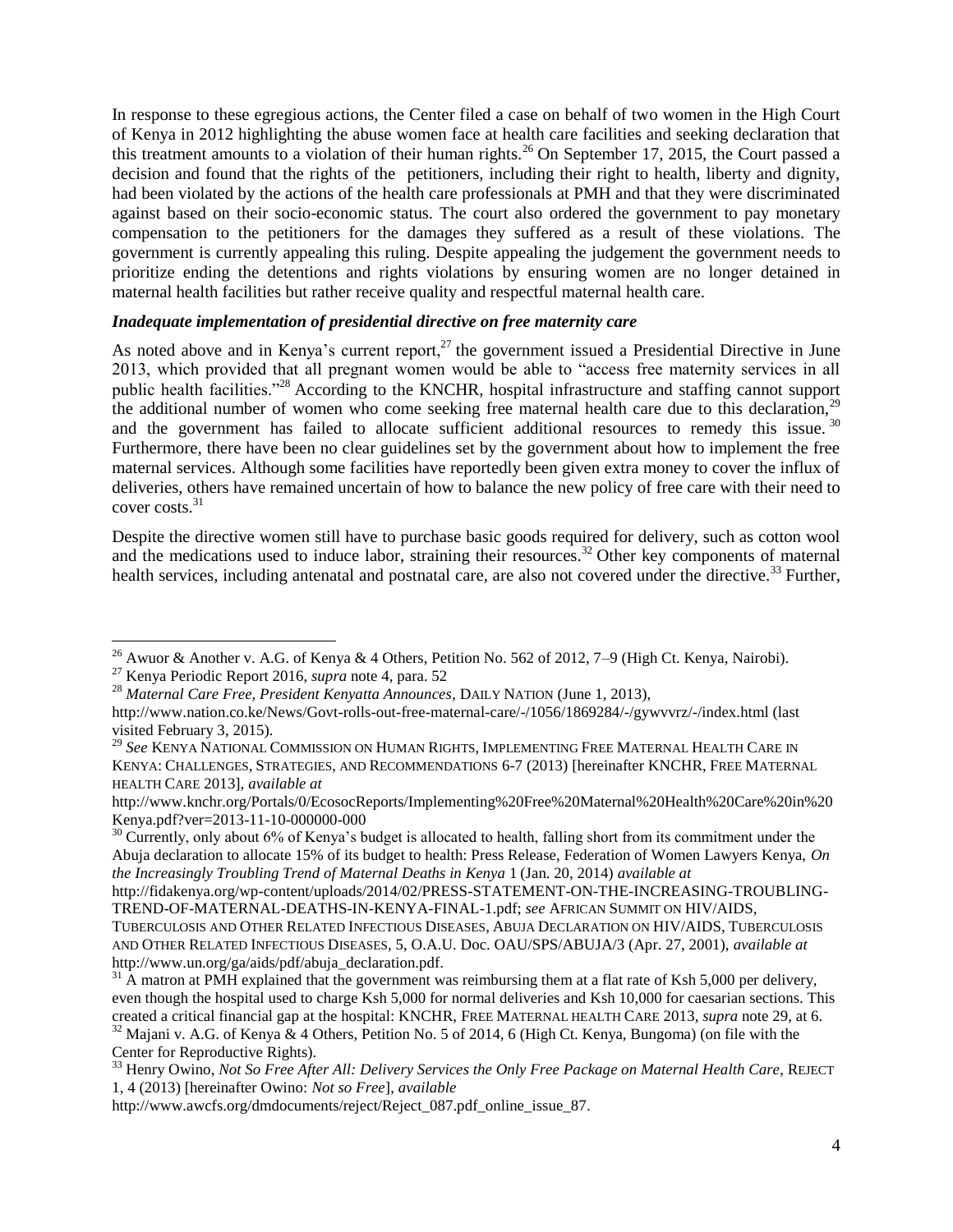the Reproductive Healthcare Bill that debated in the senate in 2016 provides for free antenatal care,  $34$  but does not provide any guidance regarding implementation of the Directive.

The declaration of free services has also not addressed the issue of abuse and mistreatment of women that attend maternal health services; in fact, the situation may have worsened as health care staff attempt to cope with an influx of delivery patients.<sup>35</sup> The continued abuse following the Presidential Directive has been challenged in a recent case filed by the Center at the Bungoma High Court where the petitioner was neglected and abused by the hospital's staff. She was not monitored while in labor and, when she was unable to find a free bed in the delivery ward, she collapsed unconscious on the floor, where she gave birth. When she subsequently regained consciousness, two nurses were slapping her face and shouting at her for dirtying the hospital floor during delivery.<sup>36</sup>

# **B. Lack of Access to Safe Abortion Services and Post-Abortion Care**

A 2013 study conducted by the Ministry of Health estimated that nearly 465,000 abortions occured in Kenya in 2012.<sup>37</sup> That same year, approximately 120,000 women sought care in health care facilities for unsafe abortion-related complications.<sup>38</sup> One study found that up to 60% of all gynecologic emergency hospital admissions are a result of complications from unsafe abortion.<sup>39</sup> In 2011 The Committee noted with concern that illegal abortion remains one of the leading causes of the high MMR and that Kenya's restrictive abortion law further leads women to seek unsafe and illegal abortion.<sup>40</sup> The Committee urged the state to "[p]rovide women with access to good-quality services for the management of complications arising from unsafe abortions and to consider reviewing the law relating to abortion with a view to removing punitive provisions imposed on women who undergo abortion."<sup>41</sup> In 2013, the CAT committee recommended that the government "evaluate the effects of its restrictive legislation on abortion on women's health with a view to regulating this area with sufficient clarity" and amend its laws to allow abortion on the grounds of rape and incest.<sup>42</sup>

In its current report to the Committee the government of Kenya states that by specifying conditions under which abortion may be legally provided, the Constitution addresses the toll caused by unsafe illegal abortion.<sup>43</sup> However, the laws governing abortion in Kenya remain confusing and contradictory. While Kenya's 2010 Constitution provides for abortion in situations where a woman's life or health is at risk.<sup>44</sup>

<sup>34</sup> *See* Reproductive Health Care Bill (2014), Senate Bills No. 17, KENYA GAZETTE SUPPLEMENT NO. 57 §§ 19-21, *available at http://kenyalaw.org/kl/fileadmin/pdfdownloads/bills/2014/ReproductiveHealthCareBill2014\_1\_.pdf* <sup>35</sup> *See, e.g.*, Alinoor Moulid Bosh, *Dying to Give Birth in Northern Kenya*, AL JAZEERA (Jan. 15, 2015),

http://www.aljazeera.com/indepth/features/2015/01/dying-give-birth-northern-kenya-201511411540230402.html (last visited February 6, 2017); Abdi Latif Dahir, *Kenya's Health Workers Claim Mismanagement*, AL JAZEERA (Jan. 13, 2014), http://www.aljazeera.com/indepth/features/2014/01/kenya-health-workers-claim-mismanagement-20141751735209910.html (last visited February 6, 2017).

<sup>&</sup>lt;sup>36</sup> Majani v. A.G. of Kenya & 4 Others, Petition No. 5 of 2014, 4 (High Ct. Kenya, Bungoma) (on file with the Center for Reproductive Rights).

<sup>&</sup>lt;sup>37</sup> MINISTRY OF HEALTH., KEY FINDINGS OF A NATIONAL STUDY: INCIDENCE AND COMPLICATIONS OF UNSAFE ABORTION IN KENYA 7 (2013), *available at* https://www.guttmacher.org/pubs/FB-abortion-in-Kenya-2013.pdf <sup>38</sup> *See id.*

<sup>39</sup> *See* Bernard Muthaka, *Penal Code Slowing Down Constitutional Abortion Care Services,* STANDARD DIGITAL (Dec. 9, 2012), http://www.standardmedia.co.ke/?articleID=2000072431&story\_title=Kenya-Penal-code-slowingdown-constitutional-abortion-care-services (last visited July 6, 2015); *See also* GUTTMACHER INSTITUTE, IN BRIEF: ABORTION AND UNINTENDED PREGNANCY IN KENYA 3 (2012) [hereinafter GUTTMACHER IN BRIEF 2012], *available at* https://www.guttmacher.org/sites/default/files/report\_pdf/ib\_unsafeabortionkenya.pdf

<sup>40</sup> CEDAW Committee, *Concluding Observations*: *Kenya,* para 37*,* U.N. Doc. CEDAW/C/KEN/CO/7 (2011). <sup>41</sup>*Id.,* at para. 38,

<sup>42</sup> CAT Committee, *Concluding Observations: Kenya,* para. 28, U.N. Doc. CAT/C/KEN/CO/2 (2013).

<sup>43</sup> Kenya Periodic Report 2016, *supra* note 4, para. 158.

<sup>44</sup> CONST. REPUBLIC OF KENYA, 2010, art. 26(1) (4).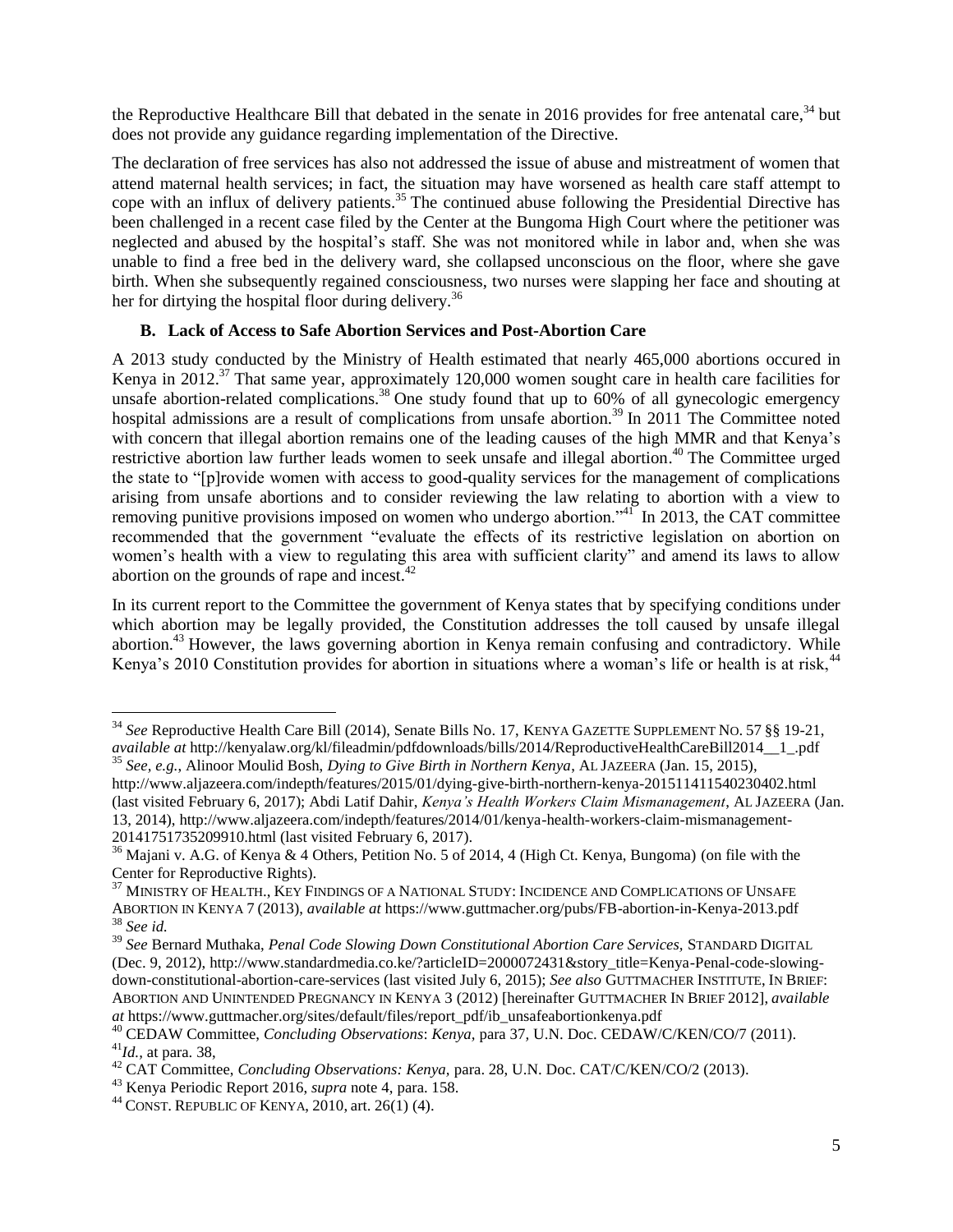the Penal Code has not been revised to reflect this change.<sup>45</sup> Therefore, a woman could still face prosecution for seeking an abortion in circumstances allowed under the Constitution. Before its revision in 2014, the 2004 *National Guidelines on the Medical Management of Rape and Sexual Violence*  provided that "[t]ermination of pregnancy is allowed in Kenya after rape" since it is allowed under the 2006 Sexual Offences Act.<sup>46</sup> Even though this statement was removed during the revision of the guideline in 2014, the new guideline still provides that survivors of sexual violence have the right to "[a]ccess termination of pregnancy and post-abortion care in the event of pregnancy from rape."<sup>47</sup> Yet, neither the Constitution nor the Penal Code have expressly provided for this exception, and the government has not clarified whether this exception for rape applies under the 2010 Constitution.

The Ministry of Health worsened the confusion surrounding the legality of abortion by withdrawing its 2012 *Standards and Guidelines for Reducing Morbidity and Mortality from Unsafe Abortion in Kenya*, which provided guidance to medical professionals as to when they could perform abortion services under the 2010 Constitution.<sup>48</sup> In addition, in 2014, the Ministry of Health issued a memo to all health care providers stating that "abortion on demand is illegal" without clarifying the legal exception under the Constitution.<sup>49</sup> The memo further stated that it is illegal for health workers to participate in trainings on either safe abortion care or the use of the drug Medabon for medical abortion.<sup>50</sup> The memo threatened health workers with legal and professional sanctions, even though trainings are essential to the development of health workers' skills in comprehensive and life-saving abortion care.

This lack of clarity in the legal framework and restrictions on safe abortion services compel women and girls to resort to clandestine abortions, which are often unsafe and subject women to grave pain and suffering. The harshness of Kenya's abortion laws most heavily impacts young women<sup>51</sup>—for whom the unintended pregnancy rate is highest<sup>52</sup>—even where relatively safe abortion procedures are available, because the cost of these services often exceeds these women's financial resources.<sup>53</sup>

In June 2015, the Center filed a case in the High Court of Kenya at Nairobi that challenged the Ministry of Health's memo and the withdrawal of the Standards and Guidelines. The case is currently pending awaiting the constituting of a bench of three judges.

 $\overline{a}$ 

<sup>45</sup> The Penal Code, (2009) Cap. 63 §§ 158-160 (Kenya).

 $^{46}$  Ministry of Public Health & Sanitation, National Guidelines on Management of Sexual Violence in KENYA 13 (2d ed., 2009), *available at* http://www.svri.org/nationalguidelines.pdf.

<sup>47</sup> MINISTRY OF HEALTH, NATIONAL GUIDELINES ON MANAGEMENT OF SEXUAL VIOLENCE IN KENYA Annex 11, 78 (3d ed., 2014) [hereinafter NATIONAL GUIDELINES ON MANAGEMENT OF SEXUAL VIOLENCE, 2014].

<sup>48</sup> *See, e.g.*, John Muchangi, *Kenya: Alarm Over Rise in Unsafe Abortions in the Coast*, THE STAR (Mar. 4, 2015), *available at* http://allafrica.com/stories/201503061533.html (last visited February 20, 2017) [hereinafter Muchangi, *Alarm Over Unsafe Abortion*]; Joyce Chimbi, *Kenya: A Society at Crossroads Over Devastating Impact of Unsafe Abortions*, THE STAR (Feb. 16, 2017), *available*. http://aphrc.org/archives/4099

<sup>&</sup>lt;sup>49</sup> Ministry of Public Health and Sanitation, Memo to health care providers on abortion training and Medabon (2014) (on file with the Center).

<sup>50</sup> *Id*.

<sup>51</sup> FAILURE TO DELIVER, *supra* note 20, at 24–25 (finding that half of the women treated by a hospital for complications from unsafe abortion were under the age of 20).

 $^{52}$  GUTTMACHER INSTITUTE, IN BRIEF: ABORTION AND UNINTENDED PREGNANCY IN KENYA 3 (2012) [hereinafter GUTTMACHER IN BRIEF 2012], *available at* http://www.guttmacher.org/pubs/IB\_UnsafeAbortionKenya.pdf.

<sup>53</sup> *Id.* at 2. ("Women and men interviewed in 2002–2003 were aware that the strict abortion law led women to procure unsafe procedures from 'quacks,' and they believed that rich women could obtain relatively safe abortions, while poorer women were more likely to die from unsafe procedures."); CENTER FOR REPRODUCTIVE RIGHTS, IN HARM'S WAY: THE IMPACT OF KENYA'S RESTRICTIVE ABORTION LAW 59-60 (2010) [hereinafter IN HARM'S WAY], *available at* http://reproductiverights.org/sites/crr.civicactions.net/files/documents/InHarmsWay\_2010.pdf.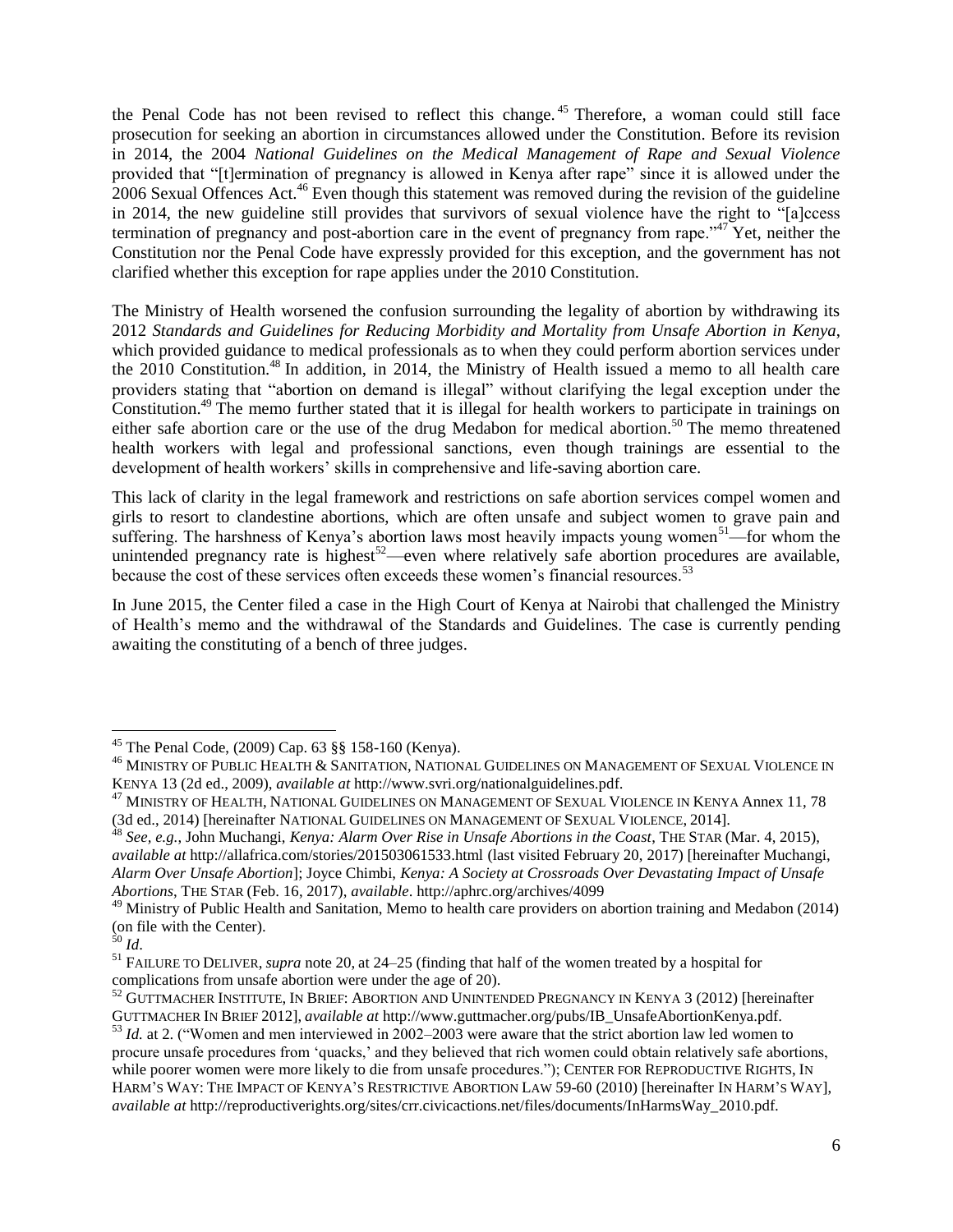#### *Post-abortion care*

Access to post-abortion care (PAC) is essential to protect the health and lives of women following an unsafe abortion—particularly in Kenya where the rate of unsafe abortion and resulting complications remain high. For example, a hospital in Mombasa received at least 102 patients in need of PAC during a four-month period from late 2014 to early 2015.<sup>54</sup> Moreover, a 2015 study found that 77% of Kenyan women seeking PAC suffered from moderate or severe complications.<sup>55</sup> However, barriers to access to PAC create delays in receiving essential treatment, which cause disproportionately higher rates of severe post-abortion complications.<sup>56</sup>

Reports by the KNCHR and the Center have revealed that women often delay seeking PAC due to fear of the social stigma and legal risks associated with abortion, including harassment by the police and possible prosecution.<sup>57</sup> Although the government has stated that PAC "is legal and not punishable by any part of Kenya laws,"<sup>58</sup> this declaration only offers protection to the health care providers and not to women who seek PAC.<sup>59</sup> Further, delays in arriving at the health care facility and obtaining the right treatment are endemic in Kenya as a result of "shortages in staffing, equipment, drugs, and poor attitude of health care providers." <sup>60</sup> These delays can have fatal consequences for women that present with treatable conditions.<sup>61</sup>. Studies indicate that medical personnel—particularly nurses—are inadequately trained, so women suffering from complications may have to wait an extended period of time for a trained provider to attend to their medical needs. $62$ 

## **C. Lack of Access to Family Planning Information and Services**

In its 2011 Concluding Observations, the Committee urged Kenya to "[s]trengthen and expand efforts to increase knowledge of and access to affordable contraceptive methods throughout the country and ensure that women in rural areas do not face barriers to accessing family planning information and services."<sup>63</sup> However, according to the 2014 KDHS, only about half of Kenyan women (53.4%) are able to access modern methods of contraceptives,  $^{64}$  an increase of only seven percentage points from the 2008 rate.<sup>65</sup> A large portion of Kenyan women have an unmet family planning need, which is defined as women who would like to delay their next birth by at least two years or would like to cease childbearing, but are not

 $\overline{\phantom{a}}$ <sup>54</sup> Muchangi, *Alarm Over Unsafe Abortion*, *supra* note 48.

<sup>55</sup> *See* Abdhalah Kasiira Ziraba et al., *Unsafe Abortion in Kenya: A Cross-Sectional Study of Abortion Complication Severity and Associated Factors*, 15(34) BMC PREGNANCY & CHILDBIRTH 6-7 (2015), *available at* http://www.biomedcentral.com/content/pdf/s12884-015-0459-6.pdf [Ziraba, *Study of Abortion Complication Severity*].

<sup>56</sup> *See Id.,* at 1.

<sup>57</sup> KENYA NATIONAL COMMISSION ON HUMAN RIGHTS, REALIZING SEXUAL AND REPRODUCTIVE HEALTH RIGHTS IN KENYA: A MYTH OR REALITY? A REPORT OF THE PUBLIC INQUIRY INTO VIOLATIONS OF SEXUAL AND REPRODUCTIVE HEALTH RIGHTS IN KENYA (2012)*,* at 49–59 *available at*

http://www.knchr.org/portals/0/reports/reproductive\_health\_report.pdf [hereinafter KNCHR Report 2012]; IN HARM'S WAY, *supra* note 53, at 76.

<sup>58</sup> NATIONAL POST ABORTION CARE CURRICULUM FOR SERVICE PROVIDERS: TRAINEES HANDBOOK 1-24, *available at* http://www.postabortioncare.org/sites/pac/files/MOHKen\_National\_Curriculum\_Service\_Providers.pdf.

<sup>&</sup>lt;sup>59</sup> The training manual provides that "[c]omprehensive PAC is a life-saving procedure that should be available to all women and provision of comprehensive post-abortion care does not lead to punishment or withdrawal of registration of the service provider." It does not, however, address the issue of women who are deterred from seeking PAC for fear of prosecution. *Id.* at 1-24.

<sup>60</sup> *See* Ziraba, *Study of Abortion Complication* Severity, *supra* note 55, at 7.

<sup>61</sup> *See Id.*

<sup>62</sup> GUTTMACHER IN BRIEF 2012, *supra* note 109, at 2; *See also* IN HARM'S WAY, *supra* note 53, at 88–90.

<sup>63</sup> CEDAW Committee, *Concluding Observations: Kenya*, para. 38(d), U.N. Doc. CEDAW/C/KEN/CO/7 (2011). <sup>64</sup> *See* KDHS 2014 Summary, *supra* note 99, at 17, tbl.3.9. A small percentage of women also rely upon traditional

methods of birth control which KDHS counts toward satisfied demand for family planning. *Id.*

<sup>65</sup> KDHS 2008–09, *supra* note 25, at 61 (reporting that 46% of women used modern contraceptives).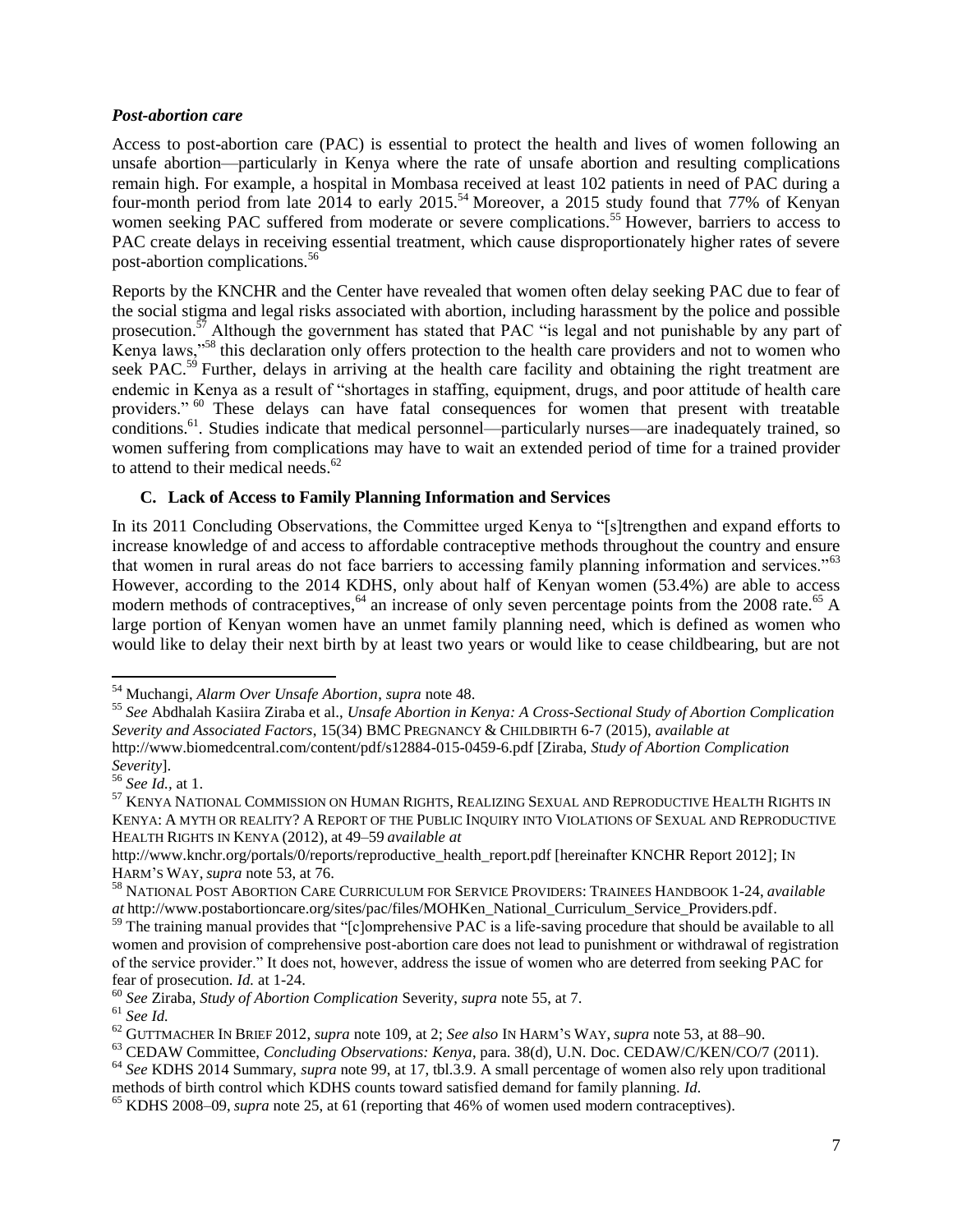currently using a contraceptive method. <sup>66</sup> The 2014 KDHS found that although women from all demographic backgrounds have significant unmet family planning needs,  $67$  the rate of unmet need falls precipitously as wealth increases with a rate of 29% unmet need in the lowest wealth quintile and only 11% in the highest quintile.<sup>68</sup> In addition, usage disparities are even more pronounced by geographic area<sup>69</sup> due to factors including inequitable regional distribution of contraception and frequent stock outs. For example, only 3.4% of women in the former Northeastern Province—a region with low socio-economic indicators— $\frac{70}{128}$  contraceptives, whereas 70.4% of women in the former Eastern Province and 72.8% in the former Central Province reported using contraceptives.<sup>71</sup>

These disparities in usage rates are due to a variety of barriers to women's and adolescent's access to family planning information and services. Physical barriers to accessing contraceptives include public health facility stock outs, inequitable distribution throughout the country, and costs associated with procuring contraceptives, such as lost wages or transportation.<sup>72</sup> Despite the Ministry of Health's policy that contraceptives should be available free of charge, many government health facilities charge their patients "user fees" for family planning services and some charge for the contraceptive method itself.<sup>73</sup> Moreover, a woman's preferred method of contraception is often unavailable<sup>74</sup> or may be too costly. Women also face negative attitudes and stigma against contraceptive use from family or community members.<sup>75</sup> Examples include perceptions of young women who carry condoms as promiscuous, "sexually wayward," or "untrustworthy"; women's husbands becoming angry when their wives begin using contraceptives; or unmarried women feeling ashamed to obtain contraceptives.<sup>76</sup>

In its latest report the government acknowledges that HIV/AIDS still poses one of the greatest challenges in Kenya and further that HIV prevalence is highest among women.<sup>77</sup> In its 2011 Concluding Observations the Committee urged the government to "[w]idely promote education on sexual and reproductive health and rights targeted at adolescent girls and boys, with special attention to the prevention of early pregnancy and the control of STIs, including HIV/AIDS".<sup>78</sup> However the government has not provided information about the steps it is taking to increase adolescents' access to reproductive health information. Research shows that social stigma against the use of contraception is particularly problematic for adolescents, who are one of the groups most vulnerable to experiencing discrimination in access to family planning services. Young people in Kenya also lack formal and comprehensive sex

l

<sup>73</sup> IN HARM'S WAY, *supra* note 53, at 45.

<sup>66</sup> *See* KDHS 2014 Summary, *supra* note 6, at 20.

<sup>67</sup> *See Id.* at 20–21 & tbl.3.11.

<sup>68</sup> *See Id.* at 20.

<sup>69</sup> *See Id.* at 17–19.

<sup>70</sup> *See* CENTER FOR ECONOMIC AND SOCIAL RIGHTS, FACT SHEET 4: KENYA *available at* 

http://www.cesr.org/downloads/Kenya%20Fact%20Sheet.pdf.

<sup>71</sup> *See* KDHS 2014 Summary, *supra* note 9, at 18–19.

<sup>72</sup> *See* Rhoune Ochako et al., *Barriers to Modern Contraceptive Methods Uptake Among Young Women in Kenya: A Qualitative Study*, 15 BMC PUB. HEALTH 118, 119 (2015), *available at*

http://www.biomedcentral.com/content/pdf/s12889-015-1483-1.pdf [Ochako, *Barriers to Modern Contraceptive Methods*]; *see also* Joyce Mulama, *Health-Kenya: Contraceptives: Stock-Outs Threaten Family Planning*, INTER PRESS SERVICE (May 15, 2009), *available at* http://www.ipsnews.net/2009/05/health-kenya-contraceptives-stockouts-threaten-family-planning/ (last visited July 6, 2015).

<sup>74</sup> *Id.*, at 44–45.

<sup>&</sup>lt;sup>75</sup> Young, unmarried women who wish to use condoms, in particular, face stigma. Unmarried women feel that they may not ask for methods of contraception as freely as their married counterparts. *See* Ochako, *Barriers to Modern Contraceptive* Methods, *supra* note138, at 119; UNFPA, *Family Planning in Kenya: Not for Women Only* (Jul. 1, 2009), *available at* http://www.unfpa.org/public/News/pid/3015 (last visited July 6, 2015).

<sup>76</sup> *See* Ochako, *Barriers to Modern Contraceptive* Methods, *supra* note 72, at 119.

<sup>77</sup> Kenya Periodic Report 2016, *supra* note 4, para. 156.

<sup>78</sup> CEDAW Committee, *Concluding Observations*, *Kenya*, para. 39 (c) U.N. Doc. CEDAW/C/Ken/CO/7 (2011).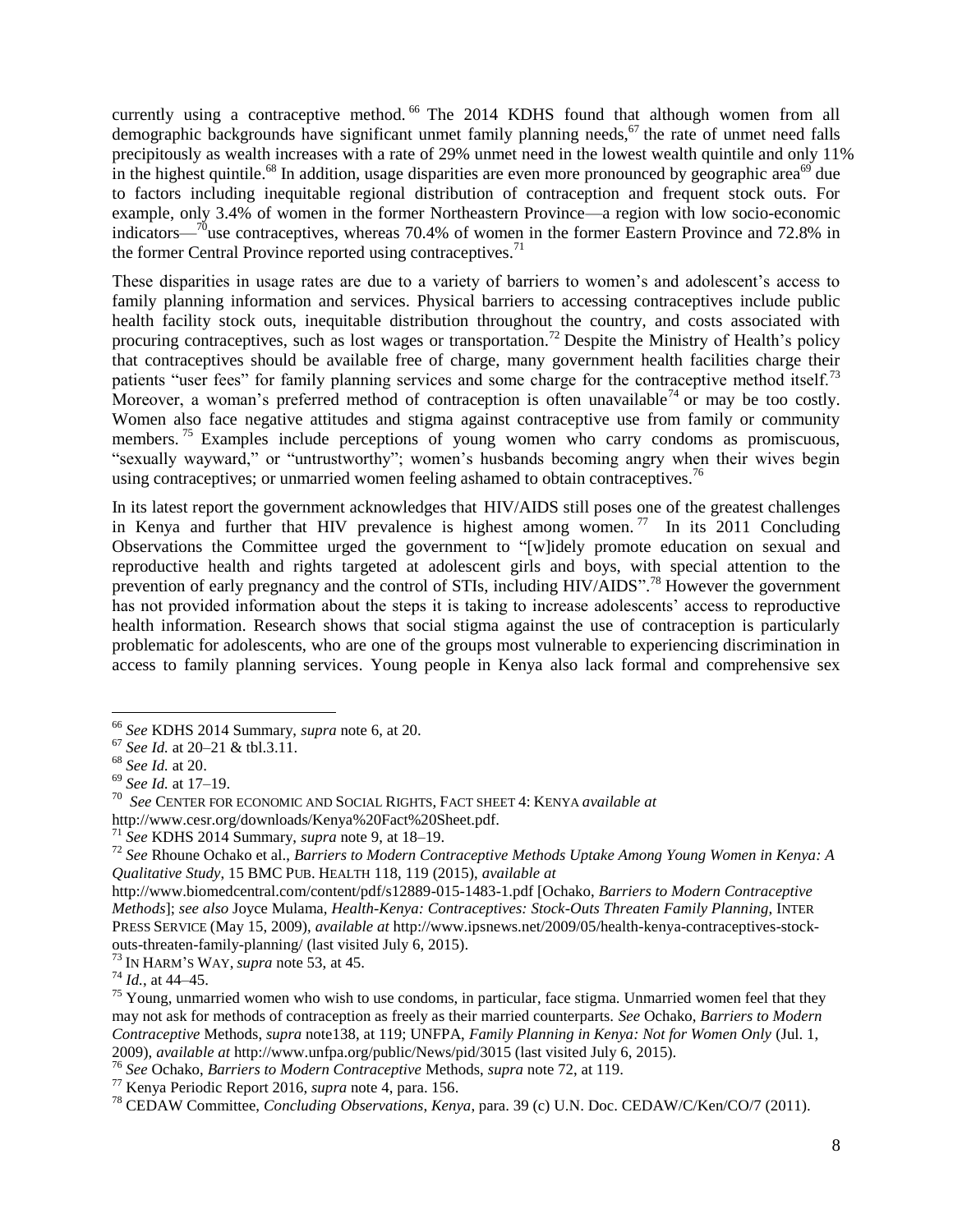education, $^{79}$  resulting in misinformation about their reproductive health, including concerns about poor outcomes from using contraceptives.<sup>80</sup> These misconceptions lead to lower contraceptive use rates and a higher incidence of unplanned and unwanted pregnancies.<sup>81</sup>

#### *Access to emergency contraception*

Many women and girls could prevent unplanned or unwanted pregnancies by using emergency contraception (EC), a safe and effective method that can be used within 120 hours of unprotected sex and a critical component of care for survivors of sexual violence.<sup>82</sup> Indeed, the National Guidelines on the Management of Sexual Violence in Kenya requires that EC be available 24 hours a day for survivors of sexual violence in all health facilities, free of charge.<sup>83</sup> In Kenya, ten products of EC are registered, $84$  and the Ministry of Health broadly recommends its use for those "who have had unprotected sexual intercourse and desire to prevent pregnancy."<sup>85</sup> The Ministry also has recognized that EC "is an important component of adolescent reproductive health."<sup>86</sup> In addition, it is included in Kenya's essential drugs list and the *National Family Planning Guidelines for Service Providers*, which stipulates that EC should be provided without restriction.<sup>87</sup>

While the government states in its report that it provides Post Exposure Prophylaxis and Emergency contraception to victims of sexual violence who report to health facilities,<sup>88</sup> in practice there are significant barriers to accessing EC. Consistent stock outs in pharmacies and shipment delays prevent women and girls from reliably accessing the medicine.<sup>89</sup> Some pharmacists also decline to distribute EC altogether or refuse to dispense it without a prescription,<sup>90</sup> although EC is registered in Kenya as an overthe-counter medicine.<sup>91</sup> Despite the Ministry of Health's guidelines that explicitly permit EC's usage for any unprotected sex, arbitrary refusals stem from the perception that the contraceptive is only intended to be used by rape victims.<sup>92</sup> Moreover, adolescents are routinely denied access to EC for arbitrary or discriminatory reasons such as "the person looks young."<sup>93</sup> A 2014 study found out that only 18% of

 $\overline{a}$ 

<sup>79</sup> *See* Ochako, *Barriers to Modern Contraceptive* Methods, *supra* note 72, at 126.

<sup>80</sup> IN HARM'S WAY, *supra* note 53, at 48-49.

<sup>81</sup> *See* Ochako, *Barriers to Modern Contraceptive* Methods, *supra* note 72, at 126; IN HARM'S WAY, *supra* note 53, at 49.

<sup>82</sup> WHO, *Emergency Contraception, Fact Sheet No. 244* (2012),

http://www.who.int/mediacentre/factsheets/fs244/en/ (last visited July 6, 2015).

<sup>83</sup> NATIONAL GUIDELINES ON MANAGEMENT OF SEXUAL VIOLENCE, 2014*, supra* note 47, at 14.

<sup>84</sup> International Consortium for Emergency Contraception, *EC Status and Availability: Kenya* (2016),

http://www.cecinfo.org/country-by-country-information/status-availability-database/countries/kenya/ (last visited, February 15, 2017) [hereinafter *EC Status and Availability*].

<sup>&</sup>lt;sup>85</sup> MINISTRY OF PUBLIC HEALTH & SANITATION, DIVISION OF REPRODUCTIVE HEALTH (KENYA), EMERGENCY CONTRACEPTION: HEALTH CARE PROVIDERS QUICK REFERENCE GUIDE 2 (2008) *available at*  www.popcouncil.org/uploads/pdfs/RH\_ECQuickRefGuide.pdf*.*

<sup>86</sup> *Id.* at 1.

 $^{87}$ INTERNATIONAL CONSORTIUM FOR EMERGENCY CONTRACEPTION, COUNTING WHAT COUNTS: TRACKING ACCESS TO EMERGENCY CONTRACEPTION 1 (2013), *available at* http://www.cecinfo.org/custom-

content/uploads/2013/05/ICEC-Kenya-Fact-Sheet-2013.pdf.

<sup>88</sup> Kenya Periodic Report 2016,*supra* note 4, para. 75.

<sup>89</sup> IN HARM'S WAY, *supra* note 53, at 44-47; *EC Status and Availability*, *supra* note 143.

<sup>90</sup> IN HARM'S WAY, *supra* note 53, at 47.

<sup>91</sup> International Consortium for Emergency Contraception, *EC Status and Availability: Kenya* (2015),

http://www.cecinfo.org/country-by-country-information/status-availability-database/countries/kenya/ (last visited, July 6, 2015).

<sup>92</sup> IN HARM'S WAY, *supra* note 53, at 47–48.

<sup>93</sup> *Id.*, at 47.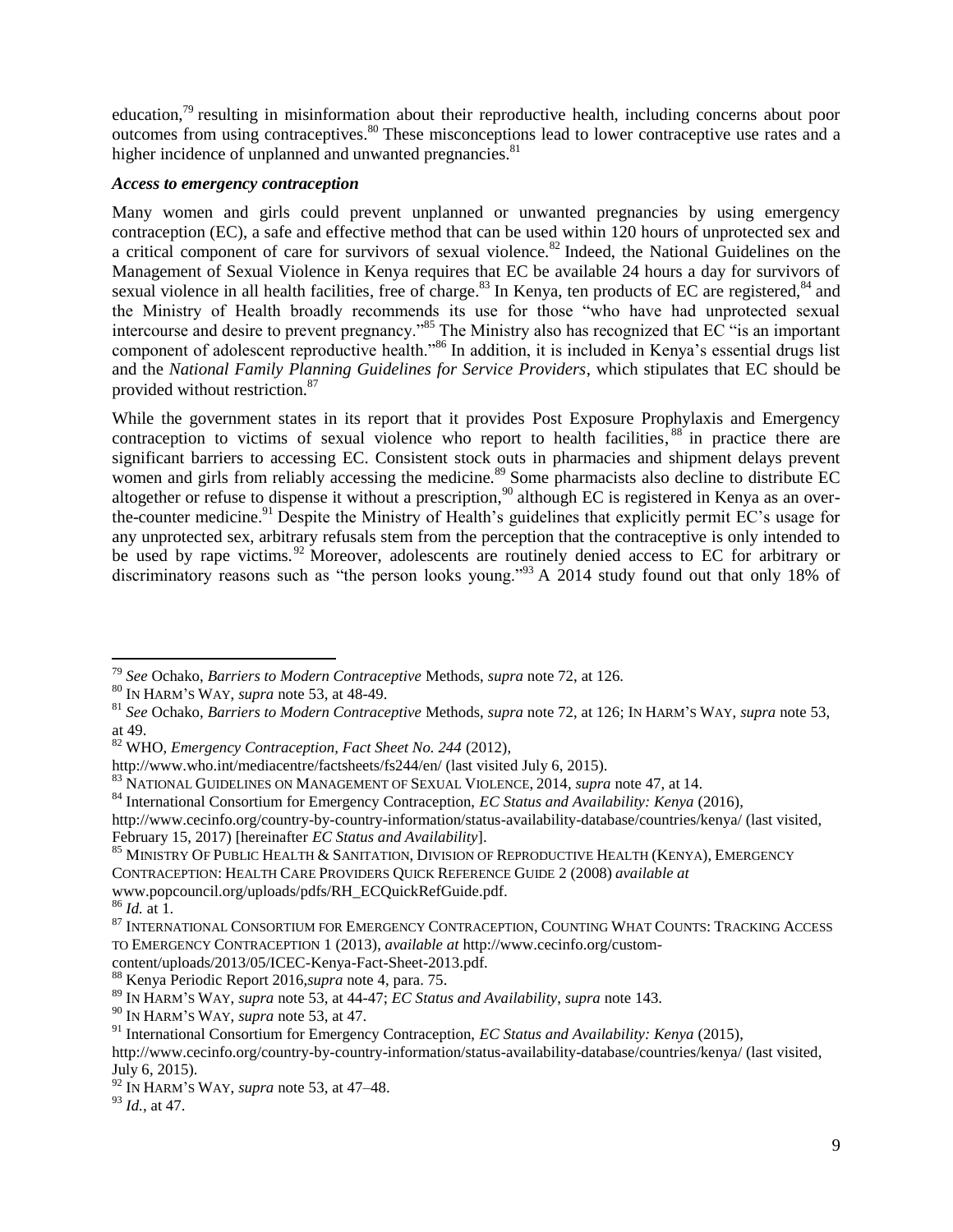women and girls surveyed in Nairobi have ever used EC.<sup>94</sup> Private health care facilities may not always offer EC either. For example, although facilities run by the Catholic Church or Christian Health Association of Kenya provide services to survivors of sexual violence, they do not provide EC to these individuals.<sup>95</sup> Women's access to EC is an essential component of the full range of contraceptive options that women must have—particularly for survivors of sexual assault and following unprotected sex.<sup>9</sup>

## **D. Discrimination Resulting in Gender-Based Violence and Harmful Traditional Practices Against Women and Girls**

Gender-based violence has been addressed in many of the Concluding Observations on Kenya issued by various TMBs.<sup>97</sup> The Kenyan government noted in its report that it has passed and introduced various initiatives to address issues of gender-based violence, including the National Policy on Prevention and Response to Gender Based Violence, Protection against Domestic Violence, and Gender Based Violence Recovery centres in the largest public hospitals.<sup>98</sup> However, the government also acknowledges that a number of initiatives remain pending including the National Policy framework and guidelines for the administration of sexual violence and the National Guidelines on Rape and Sexual Violence Management.<sup>99</sup> The government further acknowledges, "Weak medico-legal linkages: medical (such as care and treatment) and legal (such as a survivor's access to justice) responses to GBV in order to guarantee survivor safety, effective prosecution of cases and uphold perpetrator rights to a fair trial. Kenya currently lacks a harmonized chain of custody of evidence across the medical, police and legal levels that ensures the plausibility of cases in court."<sup>100</sup> As a result, significant gaps remain in the legal and policy framework to address violence against women and girls; the government must do more to effectively implement the existing legal protections and ensure access to services for survivors of genderbased violence.

## *Sexual and Domestic Violence against Women and Girls*

Despite chronic underreporting, data from various sources demonstrate that violence against women, sexual and otherwise, remains prevalent in Kenya. The 2014 KDHS shows that approximately 44% of ever-married women have experienced sexual or physical violence by their husband or partner, <sup>101</sup> which is not a significant decrease from 2008-2009 KDHS where 47% of ever-married women reported to having experienced such violence.<sup>102</sup> In addition, roughly 28% women aged 20-29 had experienced some form of violence in the previous 12 months preceding the survey.<sup>103</sup>

 $\overline{\phantom{a}}$ 

<sup>94</sup> Dawn Chin-Quee et al., *Repeat Use of Emergency Contraceptive Pills in Urban Kenya and Nigeria* 40 INT'<sup>L</sup> PERSPECT. ON SEXUAL & REPRO. HEALTH 127, 127 (Sept. 2014) *available at*

http://www.guttmacher.org/pubs/journals/4012714.pdf.

<sup>95</sup> IN HARM'S WAY, *supra* note 53, at 44.

<sup>&</sup>lt;sup>96</sup> Protocol to the African Charter on Human and Peoples' Rights on the Rights of Women in Africa, 2<sup>nd</sup> ordinary Sess., Assembly of the Union, *adopted* July 11, 2003, art. 14(1) (b)-(c), CAB/LEG/66.6 (*entered into force* Nov. 25, 2005) [hereinafter Maputo Protocol]

<sup>97</sup> *See, e.g.*, CEDAW Committee, *Concluding Observations: Kenya*, paras. 17–24, U.N. Doc.

CEDAW/C/KEN/CO/7 (2011); Human Rights Committee, *Concluding Observations: Kenya*, para. 15, U.N. Doc. CCPR/C/KEN/CO/3 (2012); Human Rights Council, *Universal Periodic Review: Kenya*, para. 101.48-53, U.N. Doc. A/HRC/15/8 (2010).

<sup>98</sup> Kenya Periodic Report 2016, *supra* note 4, paras. 63, 65, 74.

<sup>99</sup> *Id*., at para. 66

 $100$  *Id.*, at para. 87 (describing the bills that were passed or introduced to address issues of sexual violence in Kenya).

<sup>101</sup> *See* KDHS 2014 SUMMARY, *supra* note 9, at 291,).

<sup>102</sup> KDHS 2008–09, *supra* note 6, at 253.

<sup>103</sup> *See* KDHS 2014 SUMMARY, *supra* note 9, at 308, tbl. 16.9.1.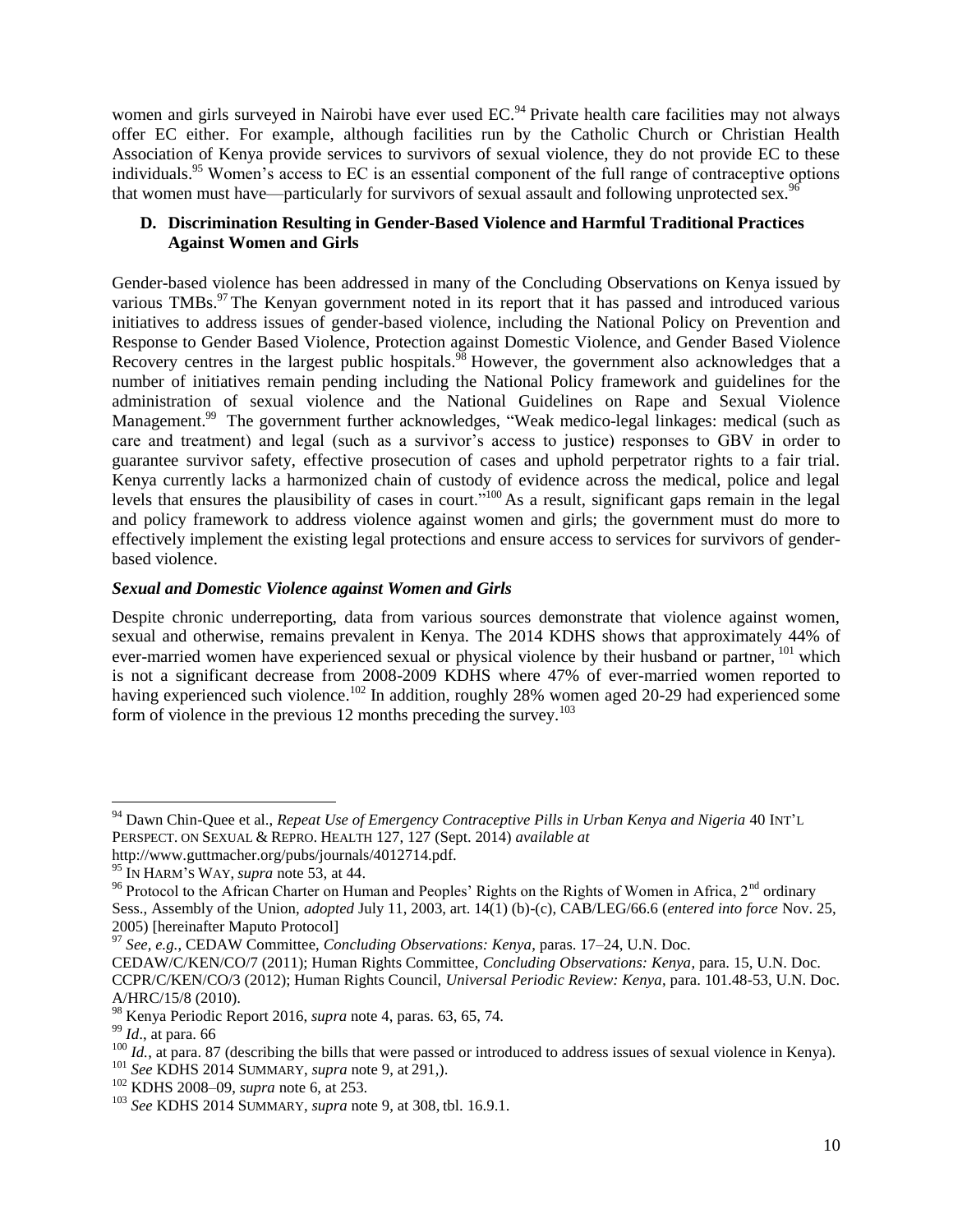In May 2015, the President signed into law the Protection against Domestic Violence Act<sup>104</sup> which criminalizes a wide range of gender-based violence including marital rape, economic and sexual abuse and harmful traditional practices such as female genital mutilation.<sup>105</sup> It also sets out protection mechanisms for victims, such as counseling and medical assistance, as well as protection orders against the perpetrator.<sup>106</sup> However, the government needs to take concrete steps to ensure the full and effective implementation of the Domestic Violence Act. For instance, it must allocate adequate budget to ensure medical services, including counselling are available to victims.<sup>107</sup> Per the requirement of the Act, the Inspector General must also set up reporting procedures by training of police officers, facilitate "the reporting process so that complainants may report to the police without fear," and ensure the expedient and efficient processing of complaints.<sup>108</sup>

This is particularly important since survivors of sexual and physical violence often lack access to needed services and face a number of barriers that prevent them from receiving meaningful assistance from medical or legal professionals.

#### *Sexual violence against girls and adolescents, particularly in educational settings*

Violence and abuse against adolescents and girls is a pervasive problem in Kenya, with an even higher prevalence than statistics suggest due to underreporting. Recent survey results show that one in three Kenyan girls experience some form of sexual violence before the age of 18.<sup>109</sup> A household survey of more than 3,000 young people aged 13 to 24 revealed that three out of four had experienced physical, sexual, or emotional violence.<sup>110</sup> Of those who had experienced violence, six out of ten have been physically abused.<sup>111</sup> Rape is rarely reported as a result of pervasive social stigma and a deep mistrust in police and the criminal justice system.<sup>112</sup> A 2012 UNICEF study determined that only 3% of sexually abused girls received professional help in the form of medical, psychological, or legal assistance.<sup>113</sup> Sexual violence against girls and adolescents is also a significant problem in schools and other educational settings. According to the same UNICEF study, from the women aged 18 to 24 who experienced unwanted sexual touching before the age of 18, about 25% reported that the first incident

 $\overline{a}$ <sup>104</sup> *Kenya: Uhuru Signs Domestic Violence Bill Into Law*, The Star, May 14, 2015 *available at*  http://allafrica.com/stories/201505150096.html

<sup>&</sup>lt;sup>105</sup> See The Protection Against Domestic Violence Act, 2015, Kenya Gazette Supplement No. 60 (Acts No. 2) (2015) *available at* 

https://ke.boell.org/sites/default/files/uploads/2015/08/protectionagainstdomesticviolenceact\_2015\_1.pdf [hereinafter Protection Against Domestic Violence Act 2015]

<sup>106</sup> *Id.*

<sup>&</sup>lt;sup>107</sup> Heinrich Boll Stiftung East & Horn of Africa, The Protection Against Domestic Violence Act (PADV) 2015 (Aug. 27, 2015) *available at* <https://ke.boell.org/2015/08/27/protection-against-domestic-violence-act-padv-2015> (last accessed Jan. 8, 2016).

<sup>108</sup> Protection Against Domestic Violence Act 2015, *supra* note 174, Art. 6 (4) (a) - (b).

<sup>109</sup> *See* Katy Migiro, *One Third of Kenyan Girls Subjected to Sexual Violence - Survey*, REUTERS (Nov. 28, 2012), http://news.trust.org//item/20121128172500-gedar survey (last visited February 17, 2017) [hereinafter Migiro, *One third of Kenyan girls*]; UNICEF, VIOLENCE AGAINST CHILDREN IN KENYA: FINDINGS FROM A 2010 NATIONAL SURVEY 2 (2010) [hereinafter UNICEF, VIOLENCE AGAINST CHILDREN IN KENYA).

<sup>110</sup> This information was not disaggregated into male and female statistics. *See* Migiro, *One third of Kenyan girls*, *supra* note 2172; *see also* UNICEF, HIDDEN IN PLAIN SIGHT: A STATISTICAL ANALYSIS OF VIOLENCE AGAINST CHILDREN 85 (2014),

http://files.unicef.org/publications/files/Hidden\_in\_plain\_sight\_statistical\_analysis\_EN\_3\_Sept\_2014.pdf.  $\dddot{M}$ *III*  $\dddot{M}$ .

<sup>112</sup> S*ee* Migiro, *One third of Kenyan girls*, *supra* note 110.

<sup>&</sup>lt;sup>113</sup> Professional help includes assistance provided by institutions such as the police department, medical facilities, legal aid, religious groups and/or social services. Female victims, especially adolescents, are far more likely to seek assistance from their families or close friends. UNICEF, VIOLENCE AGAINST CHILDREN IN KENYA, *supra* note 110, 129, tbl.7.2.1.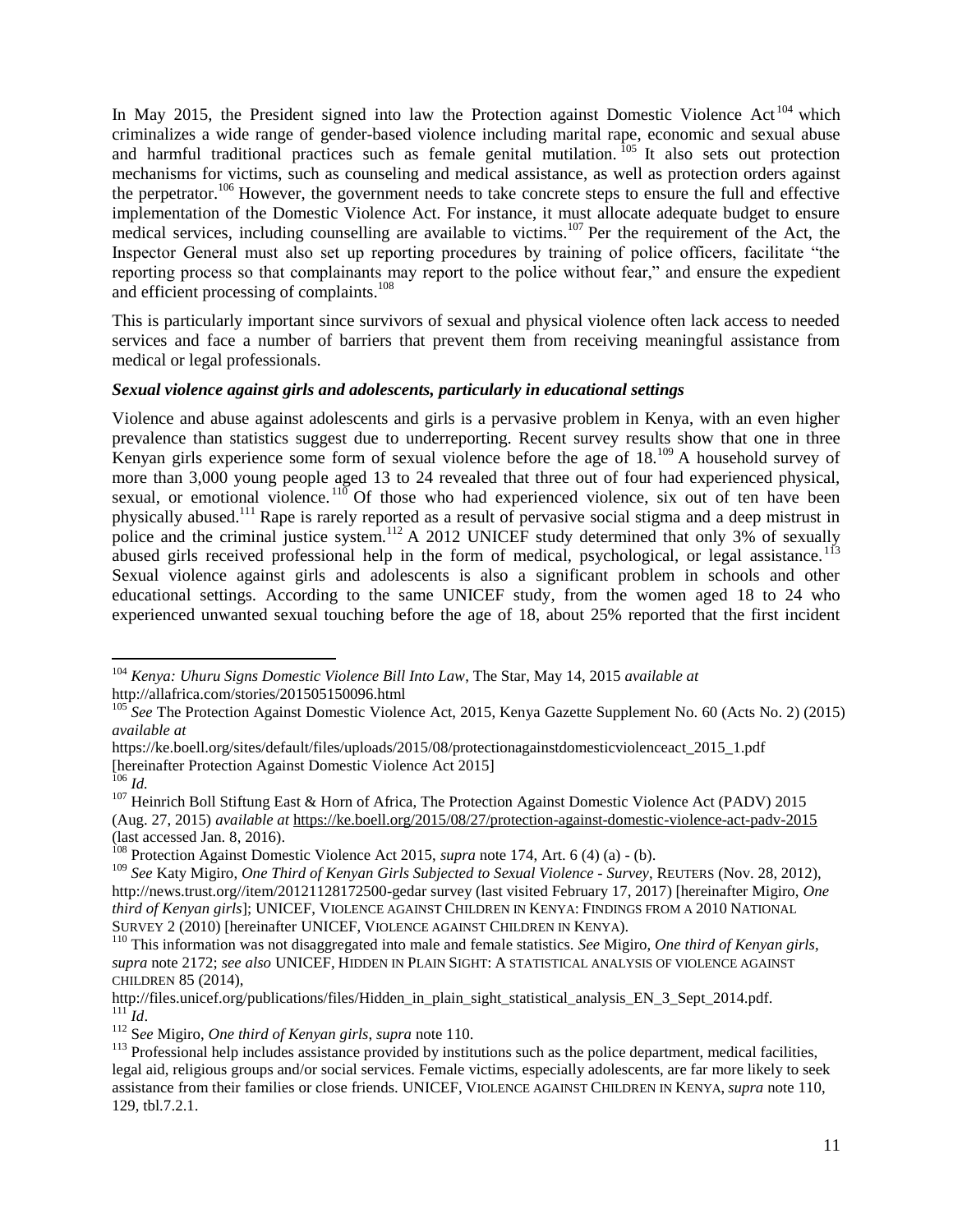took place in school.<sup>114</sup> A 2009 report by the Kenya Teachers Service Commission (TSC) and the Centre for Rights Education and Awareness estimated that 12,660 girls were sexually abused by their teachers in Kenya between 2003 and 2007, although the report notes that 90% of sexual abuse cases go unreported.<sup>115</sup>

In *W.J. & Another v. Astarikoh Henry Amkoah & 9 Others*, a case in which the Center submitted an amicus brief, two adolescent girls were sexually abused by the Deputy Head teacher at Jamhuri Primary School in Nakuru County, Kenya.<sup>116</sup> In a decision passed in 2015, the High Court of Kenya not only found the teacher civilly liable for sexual assault, but also determined that the government and Teachers Service Commission (TSC) handled the case inadequately. The Court ordered the government to provide financial reparations to the two girls and the TSC to update its guidelines to better handle sexual assault allegations.<sup>117</sup> Although the TSC circular, or employee guidelines, mentions disciplinary action for the sexual assault of students,<sup>118</sup> the circular fails to indicate clear mechanisms for disciplinary action or provide sexual assault survivors with psychological or essential health care.<sup>119</sup> The Government of Kenya must ensure that the TSC complies with the order of the High Court to end the practice of "shuffl[ing abusive teachers] from one school to another, and finally, content itself with dismissals." <sup>120</sup> The Government must also follow the Court's order to "put in place an effective mechanism"<sup>121</sup> to ensure that teachers are held accountable for any sexual abuse that they commit against their students.

# **We hope that the Committee will consider addressing the following questions to the Government of Kenya:**

## *Maternal Health*

- 1. What concrete steps is the Government of Kenya taking to reduce the high maternal mortality rate? How does the government plan to expand access to quality health care throughout the duration of a woman's pregnancy, including antenatal, delivery, and postnatal care, including for low-income women and those in rural areas?
- 2. What steps is the Government taking to effectively implement the Presidential Directive in order to ensure all women have access to free maternal health care? What measures are being taken to ensure that there are sufficient resources to properly implement the free maternal health care program? How is the Government going to ensure that hospitals are equipped to deal with the increased number of women seeking maternal health care services?
- 3. What measures are being taken to eliminate the practice of detaining women in both public and private hospitals who cannot afford hospital fees after giving birth? How is the government working to improve the training of healthcare providers about patients' rights and eliminate the abuse and neglect of women by medical and hospital staff? What steps are being taken to protect women and girls from gender-based violence and abuse in healthcare facilities? How does the government propose to ensure that women are able to report and seek redress for such abuses?

<sup>114</sup> *See id.* at 51; *see also* Samuel Siringi, *Shocking Details of Sex Abuse in Schools*, DAILY NATION (Nov. 1, 2009), *available at* http://allafrica.com/stories/200911020402.html (last visited February 17, 2017).

<sup>115</sup> UNICEF, VIOLENCE AGAINST CHILDREN IN KENYA, *supra* note 110, at 51.

<sup>116</sup> W.J. & Another v. Astarikoh Henry Amkoah & 9 Others, Judgment, Petition 311 of 2011 (2015) eKLR paras. 10, 14-15, 19-22 (High Ct. Kenya, Nairobi), *available at* http://kenyalaw.org/caselaw/cases/view/109721/.

<sup>117</sup> *Id.* paras. 111–12, 123.

<sup>118</sup> *Id.* paras. 123, 132–33, 150

<sup>&</sup>lt;sup>119</sup> See Brief for the Center for Reproductive Rights as Amicus Curiae Supporting Petitioners at 3, W.J. & Another v. Astarikoh Henry Amkoah & 9 Others, Petition 311 of 2011 (2015) eKLR (High Ct. Kenya, Nairobi), *available at*  http://www.reproductiverights.org/sites/crr.civicactions.net/files/documents/PETITION-331-OF-2011-CENTER-FOR-REPRODUCTIVE-RIGHTS-AMICUS-BRIEF.pdf.

 $120$  W.J. & Another, (2015) eKLR, para. 164.

<sup>121</sup> *Id.*